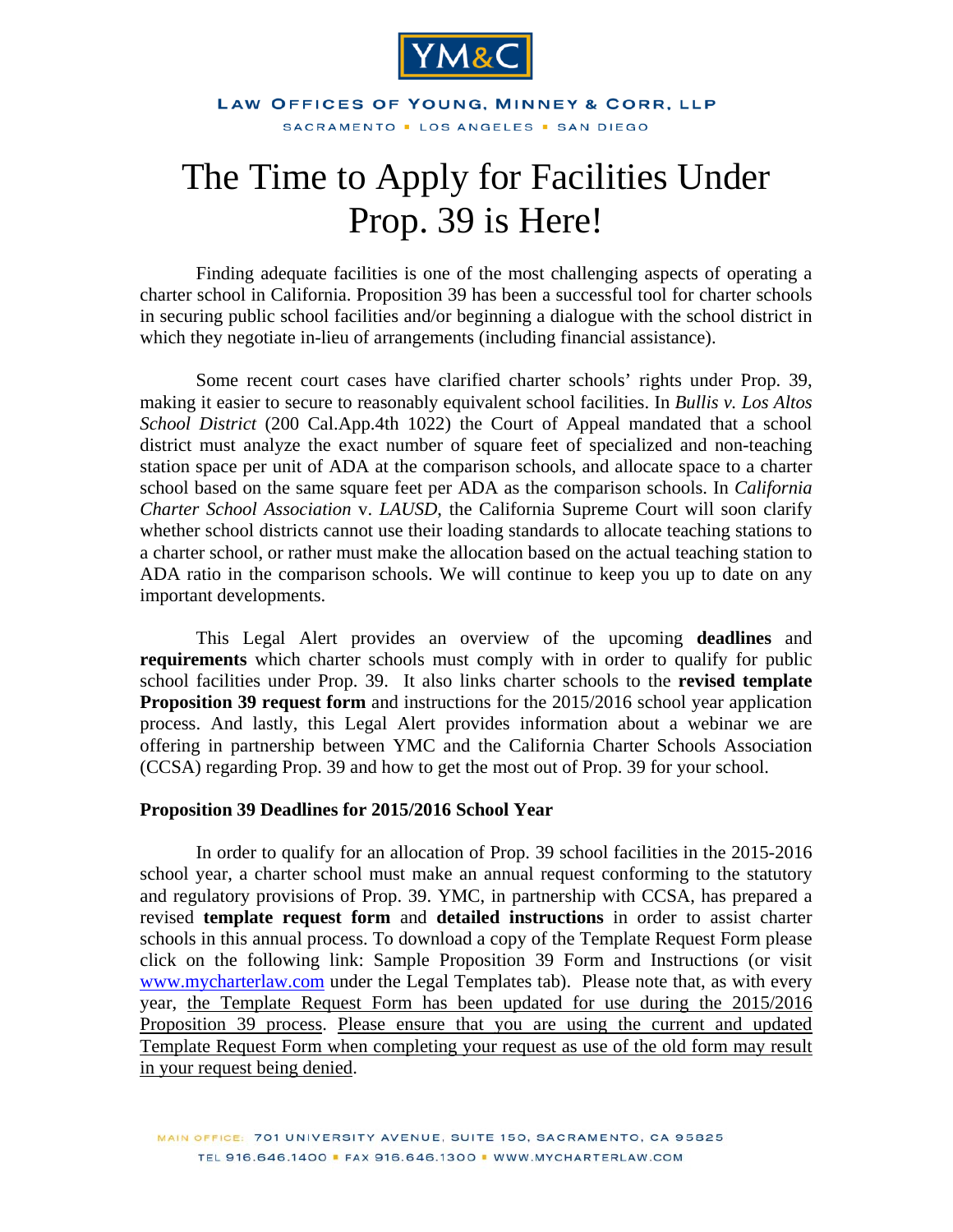Important **deadlines** in the Prop. 39 regulations:

- Both new and ongoing charter school must submit a complete Prop. 39 facilities request to the district on or before **November 1, 2014** (please confirm that your district's office is not closed on this day, a Friday). In addition, school districts may have their own Prop. 39 board policies, administrative regulations, and request forms that charter schools must comply with; you should request these documents from your district in writing. Lastly, a charter school should review its charter, memorandum of understanding, and any facilities use agreement for any other possible restrictions, requirements or timelines.
- $\mathcal{F}$  New or proposed charter schools (i.e., not operating during the 2014/2015 school year) must submit their charter petitions by **November 1, 2014** and receive approval of their charter by **March 15, 2015**, in order to qualify for facilities during the 2015/2016y school year.

## **Review the Instructions and the Law Carefully: Noncompliance can be Fatal to your Application**

Please review the Instructions in the Template Request Form very carefully; skipping or eliminating any part of the form or process could jeopardize the charter school's right to a facility. YMC has also prepared a compilation of the Prop. 39 statutes and regulations that can be downloaded for reference and to assist in the negotiations of a charter school's Prop. 39 facility allocation. To download a copy of the Prop. 39 statutes and regulations please click on the following link: [Proposition 39 and Implementing](http://www.mymcharterlaw.com/legTempl.asp)  [Regulations](http://www.mymcharterlaw.com/legTempl.asp) or visit [www.mycharterlaw.com](http://www.mycharterlaw.com) under the Resource Documents tab.

## **Begin Preparing Now!**

 Collecting Intent to Enroll forms, calculating your projected Average Daily Attendance, and other documents necessary for submission of a complete request is a time-consuming and complicated process. We strongly encourage you to begin the process now, especially the collection of Intent to Enroll forms. In addition, a number of districts are now asking for information regarding how Intent to Enroll forms were collected, so we encourage you to keep track of this information in case it is necessary.

## **Proposition 39 Webinar and Pro Bono Services!!**

Want to better understand your school's entitlements under Prop. 39 or need help in completing your Prop. 39 request? Want to learn how to get the most out of Prop. 39 for your school? In partnership with CCSA, YMC encourages you to view our free online Training Session: [Acquiring Facilities Under Proposition 39,](http://www.calcharters.org/2011/09/training-session-acquiring-facilities-under-prop-39.html) which can be found on CCSA's website.